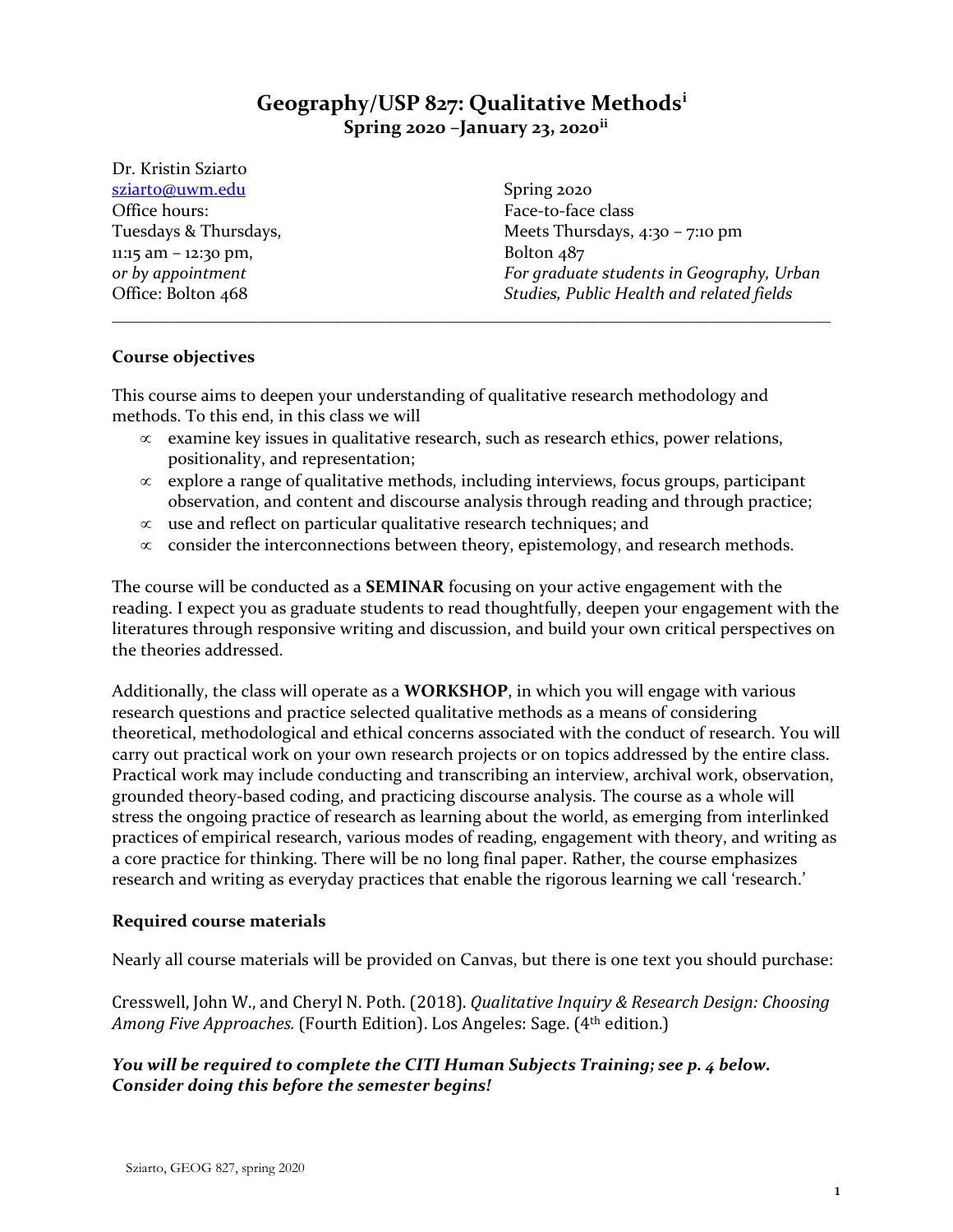# **ASSESSMENT**

Assessment will stress preparation for class, participation in discussion, and engagement as evident in written and oral practice. You will write weekly response pieces to engage with the reading throughout the semester, and work on longer essays using the course material to reflect on use of the qualitative methods practiced and critically engage with existing research.

Your work in this course will be assessed as follows:

| <b>Assessment</b>                                                                                                                                                                                       | <b>Learning Goals</b>                                                                                                                                                                                          | % of grade                                           | <b>Grading basis</b>                                                                                                                               |
|---------------------------------------------------------------------------------------------------------------------------------------------------------------------------------------------------------|----------------------------------------------------------------------------------------------------------------------------------------------------------------------------------------------------------------|------------------------------------------------------|----------------------------------------------------------------------------------------------------------------------------------------------------|
| Response papers (9 papers<br>$@$ 1 p each)                                                                                                                                                              | Develop critical<br>understanding of qualitative<br>methodologies and methods<br>through independent reading<br>and writing<br>Develop scholarly analytical<br>and writing skills                              | 9 short papers @<br>2% each for a<br>total of<br>18% | Out of 2 points<br>$\left(2/\sqrt{+}\right)$ = meets at least<br>80% of criteria;<br>$1/\sqrt{ }$ = meets <80% of<br>criteria;<br>o=not submitted) |
| Completion of CITI<br>human subjects training                                                                                                                                                           | Demonstrate knowledge of<br>IRB policies<br>Prepare for critical discussion<br>of IRB                                                                                                                          | $5\%$                                                | Completion for full<br>credit                                                                                                                      |
| Class participation,<br>including leading class<br>discussion for 1 session                                                                                                                             | Develop facility and self-<br>confidence in professional and<br>scholarly engagement and<br>debate with peers                                                                                                  | 15%                                                  | Letter                                                                                                                                             |
| Research practice<br>assignments: Choose 2<br>Interview & transcript<br>1.<br>Focus group interview<br>2.<br>& transcript<br>Archival work with<br>3.<br>notes<br>Field observation with<br>4.<br>notes | Practice qualitative data<br>collection methods<br>Acquire experience with<br>methods to enable<br>engagement with theoretical<br>approaches to methods<br>(methodological inquiry)                            | 16%                                                  | Letter                                                                                                                                             |
| Research analysis<br>assignments: do both<br>Analytic memos on<br>1.<br>archival, fieldnotes, or<br>interview<br>Coding<br>2.                                                                           | Practice qualitative data<br>analysis methods                                                                                                                                                                  | 16%                                                  | Letter                                                                                                                                             |
| Critical reflection papers:<br>do all<br>Research example<br>1.<br>evaluation<br>Epistemological<br>2.<br>stances essay<br>Reflection essay on<br>3.<br>methodologies,<br>methods and practice          | Develop understanding of<br>relationships among<br>epistemology, methodology,<br>and method<br>Critically evaluate research<br>practices in relation to<br>theoretical inquiry, ethics, and<br>power relations | 30%                                                  | Letter                                                                                                                                             |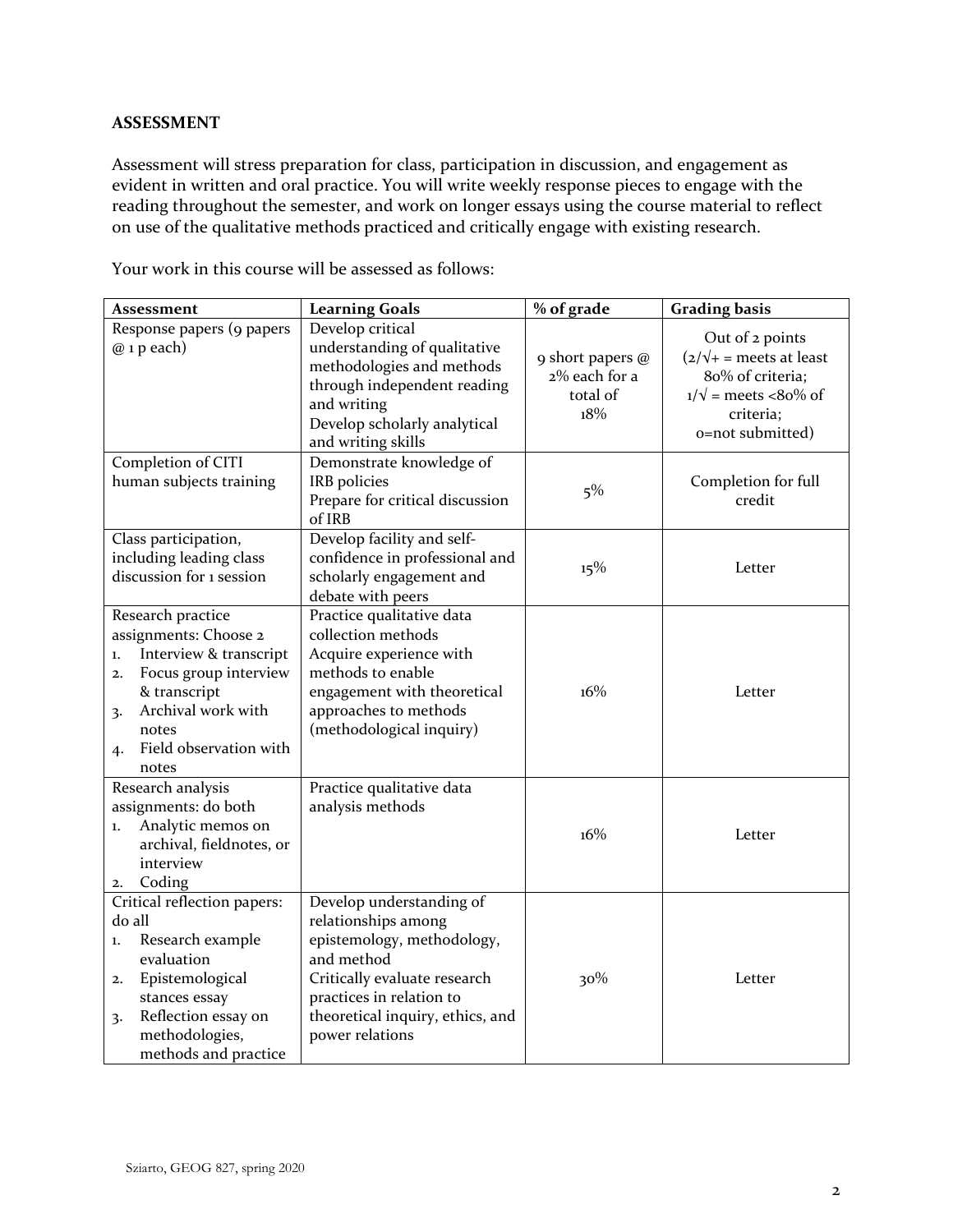# **WORKLOAD**

A three-credit course consists of at least 144 hours of time spent on the course; therefore, for every hour spent in the classroom, you can expect at least two hours spent on the course outside the classroom. In this course you should expect to spend at least 5-6 hours per week outside of class for reading, writing, CITI training, and data collection and analysis work. All UWM course policies apply; please be familiar with the following: Student Rights & Responsibilities:<http://www.uwm.edu/Dept/SecU/SyllabusLinks.pdf>

# **ACADEMIC INTEGRITY**

For scholars and students, academic integrity is of the utmost importance, and you should conduct your work in such a way as to acknowledge the intellectual labor of others. For the relevant UWM policy, see [http://www4.uwm.edu/acad\\_aff/policy/academicmisconduct.cfm](http://www4.uwm.edu/acad_aff/policy/academicmisconduct.cfm)

# **COMMUNICATION AND UNEXPECTED EVENTS**

Please check your university email regularly for occasional class announcements; such announcements will also be posted on the course Canvas page. In case of an H1N1 outbreak, severe weather events, or other disruptive large-scale phenomena, alternative arrangements will be made for class and a new syllabus will be distributed to organize the completion of remaining assessed work.

To request an office appointment or ask a quick question by email, always include "GEOG 827" in the subject header to Kristin <sziarto@uwm.edu>. I usually answer my e-mail within 24 hours during the week, 36 hours on the weekend.

# **RESPONSE PAPERS ASSIGNMENT**

One of your tasks as a scholar is to develop your thinking, especially critical thinking. One of the most important ways to do this is through writing. This does NOT mean that you read a lot, think critically, then write about it. Rather, regular writing practice –while reading, immediately after reading an article, after a session of fieldwork, etc.—may actually start to tell you what you are thinking. To this end, in this course you will write at least **9 responses to the reading**. You should write an approximately one-page, single-spaced piece in response to the assigned reading(s), and circulate it to the entire class by posting to the appropriate Canvas Discussion by midnight on the Wednesday before class.

I recommend you use this assignment to work toward several different goals:

- $\checkmark$  Establishing a habitual process of writing (as thinking)
- $\checkmark$  Developing your ability to respond critically to reading
	- o grasping the arguments even as you subject them to critical scrutiny
	- o relating them to other scholarly work
- $\checkmark$  Getting around writer's block by free-writing before you are sure of your argument
- $\checkmark$  Developing arguments through responding to & revising your writing

What should you strive to do in these response pieces? You might, depending on the reading(s), focus on a particular term, and trace how the author develops her/his argument about that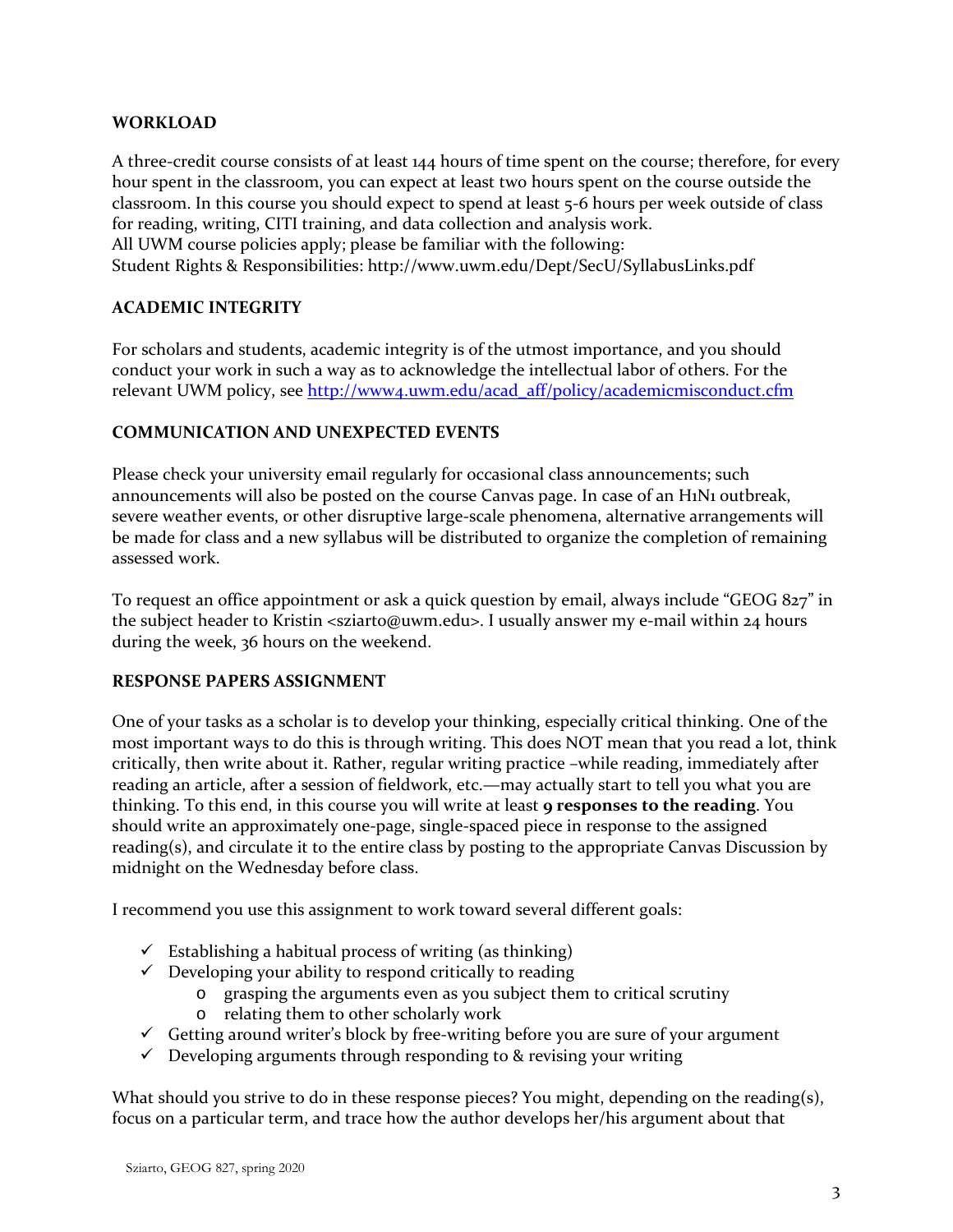concept, OR how several authors use different conceptualizations of the same term (and think about which conceptualization works best for you). You might compare or contrast different authors' positions in a methodological debate. You might focus on grappling with one or two difficult concepts or passages by trying to summarize them, and relating them to the rest of the work. You might relate a reading to a previous week's reading(s), by comparing and contrasting their approaches to a topic.

REMINDER: Response pieces are due to the **course Canvas Discussion page** by Wednesday midnight, to give everyone time to read each other's responses before Thursday's class. Earlier is fine, too. See the instructions on that page regarding how to post your response paper. If your work or class schedule seems to make this impossible in some way, talk with Kristin as soon as possible.

# **COMPLETING CITI TRAINING**

You must complete the online Collaborative IRB Training Initiative (CITI) program for Social & Behavioral researchers. CITI is UWM's approved web-based training addressing issues in research with human subjects.

You must complete the CITI training before you can do the practical assignments. The CITI training takes about 4-6 hours to finish. You do not have to do it all at once; you can complete one module, then return to the training later to do more by logging in with your username and password.

If you have previously completed the CITI training, and your certification is current, you can upload your documentation to the Canvas assignment space.

# CITI Module Instructions

Go to http://www.citiprogram.org/

Create an account if you don't already have one.

Select UWM as your affiliation.

# Add a new course. Choose: **IRB Human Subjects Training** and **IRB-Social & Behavioral Researchers.**

You must complete and pass **all** of the modules in this course to receive a completion report. After you have completed the training and tests, go to "My Reports." Save the Completion Report as a PDF and upload to CANVAS.

# **LEADING DISCUSSION**

You will work with one or more other classmates to facilitate discussion once in the semester. This work will count as part of your participation grade. At the first class meeting you will sign up for your session. How should you go about this? There are many ways to approach the reading, and your plans should take the nature of the reading, and the questions they raise, into consideration. Some reading will clearly lay out a theoretical approach (more or less clearly, which you may need to address). Some reading will obviously conflict with others. Some reading could work best when put into conversation with reading from previous weeks. In some weeks the reading should be put into conversation with preparation to practice the research method.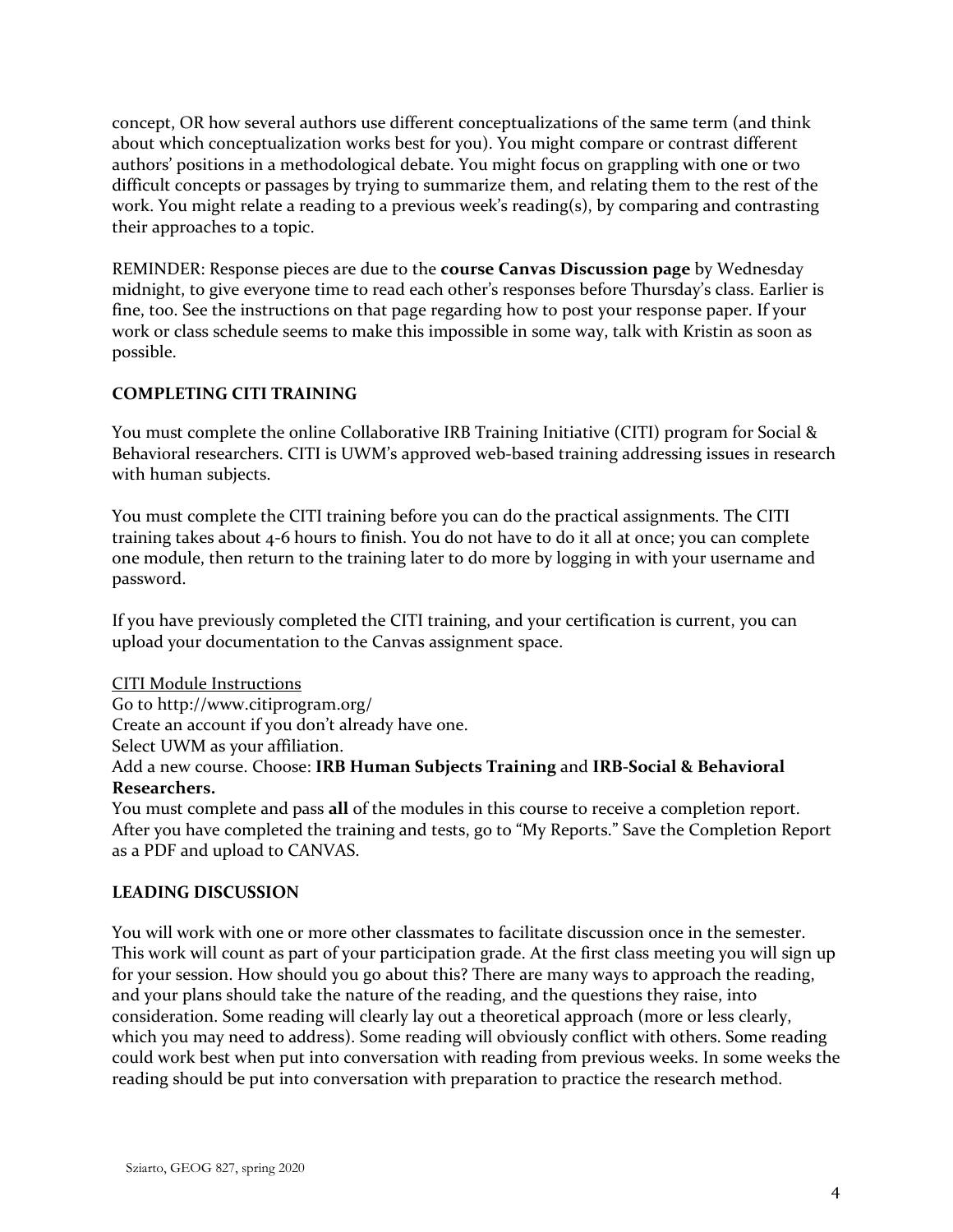You should also consider the practicalities of the  $4:30 - 7:10$  pm time. It is unlikely that we will all be able to focus on one singular task for the entire class period.

I strongly recommend that you arrange to meet with your co-facilitator(s) the week before the class you are to lead. Also consider arranging to meet with me. I will generally be available to meet Thursday afternoons or Friday mornings (please e-mail to make specific arrangements).

## **QUALITATIVE DATA COLLECTION PRACTICE ASSIGNMENTS (choose 2 from 4 options)**

You will complete two practical assignments in collecting qualitative data. The first is due at the end of Week 8, and the second at the end of Week 11. **You should start on each of them at least 4 weeks in advance of the due date, because of the challenges of arranging interviews, finding archives, etc.**

## **1. Interview**

Carry out a pilot interview for your own research or relevant to a topic in your field. This interview should be at least 20 minutes (and no longer than an hour). Record it and transcribe 15-20 minutes of it. Include (at the end) a written reflection on the interview process, including questions, concerns, challenges and realizations before, during, and after the interview.

## **2. Archival work**

"Archives" can be broadly understood as collections of documents. Some archives are already assembled as such; others you might need to create (making an archive of social media posts in a certain date range, on a particular event, etc.)

For this assignment you may create your own archive. Alternately you may use one of these archives:

- 1) Material in the Milwaukee Urban Observatory (box 1, folder 37, and box 2, all)
- 2) Material in Special Collections, especially oral history interviews, or media collections (e.g. the Milwaukee Kaleidoscope). Some of these are digital archives.

Regarding the material in the UWM archives, these sources offer perspectives on Milwaukee during particular time periods. You should take notes on them, asking: What do they understand as the key urban issues confronting Milwaukee during this time? How are their perspectives similar or different? What is the imaginative geography of Milwaukee, its neighborhoods, and its citizens constructed? – for example. You may well think of other interesting questions.

Type up your notes on these materials. You should have at least 8 pages (11- or 12-pt, single-spaced). Include (at the end) a written reflection on the experience of archival work, including questions, concerns, challenges and realizations before, during, and after the time spent on the archive.

## **3. Focus group interview**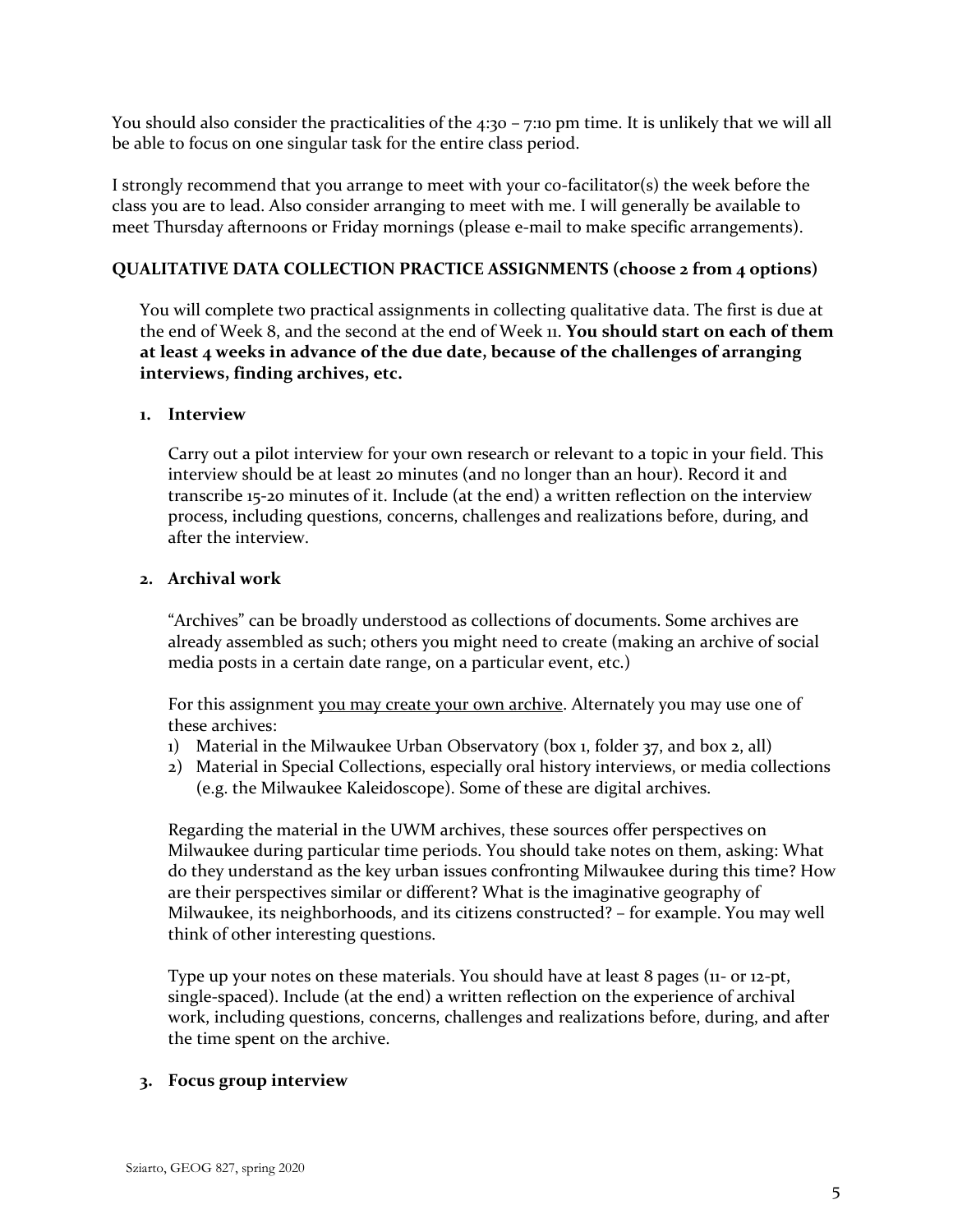Carry out a pilot focus group interview for your own research or relevant to a topic in your studies. This interview should be at least 20 minutes (and no longer than an hour). Record it and transcribe 15-20 minutes of it. Include (at the end) a written reflection on the interview process, including questions, challenges and realizations before, during, and after the group interview.

## **4. Field observation**

Select a place or an event to observe. Conduct several observations at one site, or a couple of related sites. Keep detailed fieldnotes about what you observe. Don't focus on talking with people, but, as you become more familiar at and with the site, don't shy away from interaction or incidental encounters. Remember to write analytic memos on your thoughts and speculations as well.

Type these notes up. You should have at least 8 pages of notes (11- or 12- pt, single-spaced). Alternately, if you think you will lose material by typing up, you may scan your notes and upload the scan. Include (at the end) a written reflection on the experience of field observation, including questions, concerns, challenges and realizations before, during, and after the time spent in the field.

# **QUALITATIVE RESEARCH ANALYSIS ASSIGNMENTS (do both)**

## **1. Textual analysis/coding (due to Canvas week 13)**

You should plan do to this assignment AFTER you have read the relevant material in week 10.

Review your transcript(s), interview notes, archival notes, and fieldnotes and analytic memos, and explore some codes and coding categories. If they all address the same topic, code it all together; if they are on different topics, choose the most interesting (richest data) and code that. Plan to do at least two rounds of coding (though depending on your approach, just one might do, or more may be needed. Be prepared to justify what you do!)

## Bring:

- 1) a list of the coding categories (themes?) and some comments on/explanations of them, and
- 2) the coded data (a copy of what you have keep a copy for yourself) .

## **2. Discourse analysis (due to Canvas week 15)**

You should plan do to this assignment AFTER reading the relevant material in week 11.

Here you will use your coded data again. Revisit that material and read your data and notes, and coding and themes, in relation to (1) the relative power relations of the agents involved, (2) larger-scale social & power relations, and (3) interpret the material in relation to these to say something about how meaning and authority are established in the context studied.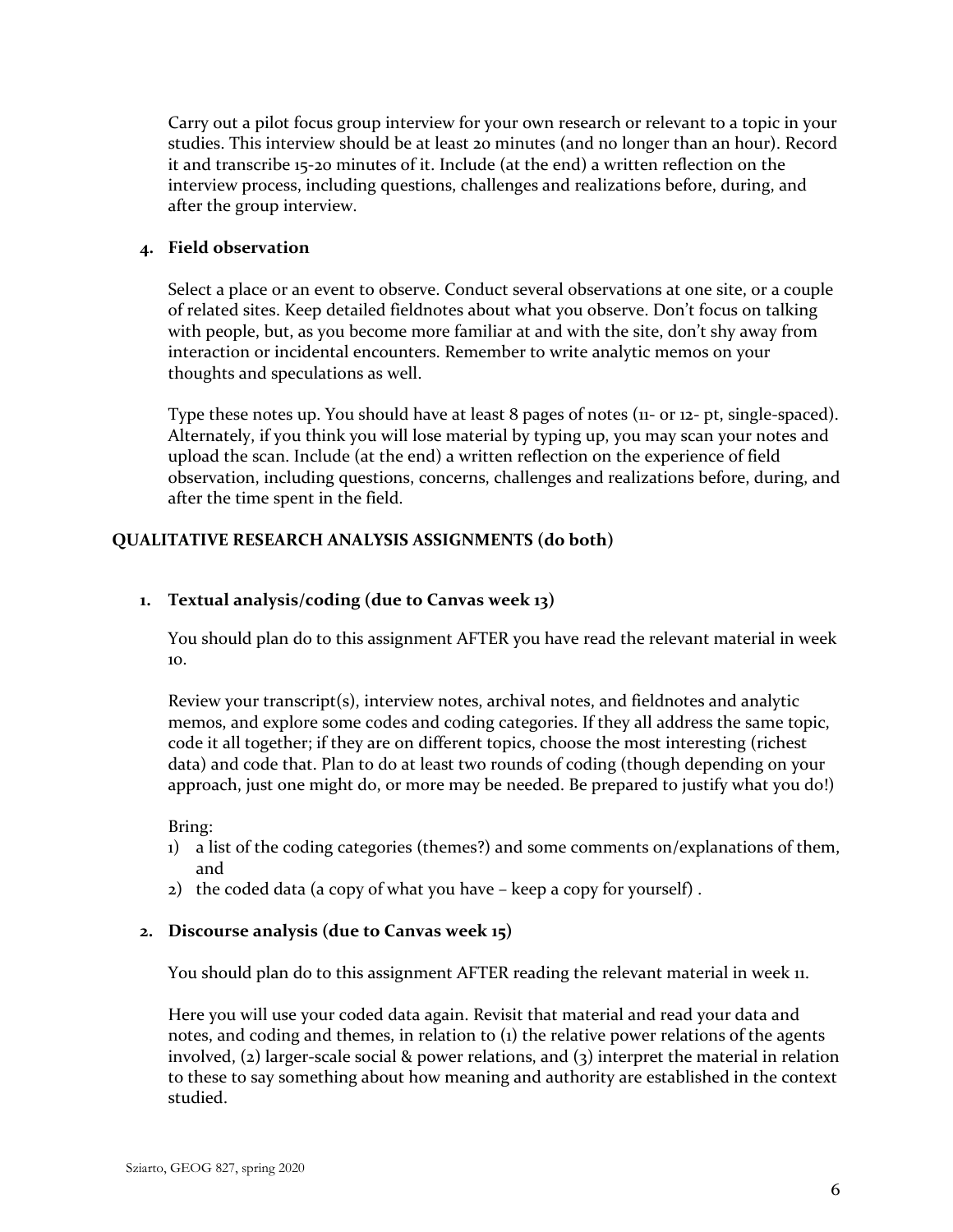## **CRITICAL REFLECTION PAPERS (do all)**

## **1. Research example evaluation (due to Canvas at the end of week 6)**

Select an example of research (ideally a journal article or book chapter) employing qualitative research methods that you find to be particularly compelling. It may be, for example, research that is empirically similar to your interests or perhaps an investigation that you'd like to model your own research after. Write up an analysis of the research, responding to the following questions (about 600-1000 words, 11- or 12- pt font): What are the research questions? Methods used? How do the questions and methods relate? How are the methods connected to the theoretical framing? How are findings relayed? Why is the project compelling? Be prepared to present and discuss your evaluation with your classmates.

# **2. Epistemological stances: critical discussion of epistemological grounding and research practice (due to Canvas at the end of week 8)**

Choose one or more readings – especially from weeks 1, 4, and 6 –to reflect upon in relation to your own perspective on knowledge production (i.e. research practice). What theoretical framework do you lean toward? Why? What does this mean for your own choice(s) of research methods? Why? The best papers will answer such questions AND address a theme (i.e. ethics, politics, positionality, representation) from the readings and integrate a discussion of at least two of the papers assigned for that theme. Again, 11- or 12 pt font, 600-1000 words.

## **3. Reflections on methodologies, methods and practice (draft due in class and to Canvas week 16, final version due to Canvas May 13th)**

Building on critical reflection paper 2, and on the practical exercises (archival, interview, observation) discuss one method that will be central to your own research, or that you find most appealing. What challenges have you encountered? How did you think through those challenges and address them? Were there unexpected issues with "data collection"? What were the challenges of interpretation and analysis? The best papers will respond to these questions and draw on several of the assigned readings, as well as work in your field, related to the methodologies and methods discussed. Again, 11- or 12-pt font, 600-1000 words, or more if you need to write more.

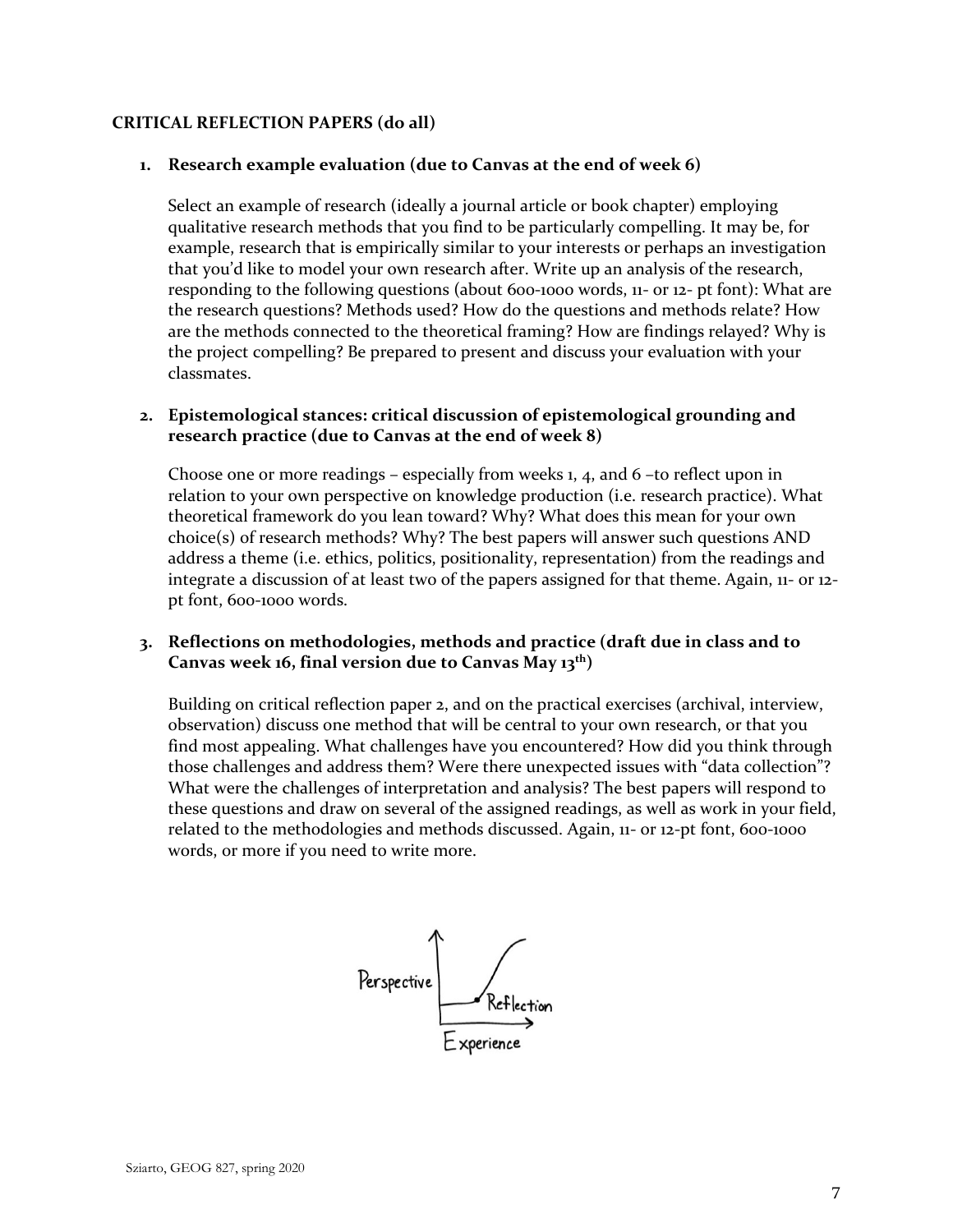# **WEEK-BY-WEEK TOPICS AND READING**

## **Week 1: Situating Qualitative Research**

#### Required reading:

- G. Pratt. (2009). Qualitative methods and quantitative methods in D. Gregory, R. Johnston, G. Pratt, M.J. Watts and S. Whatmore, Eds. *The Dictionary of Human Geography*, 5th edition. West Sussex: Wiley-Blackwell, pp. 603-611.
- Denzin N. and Lincoln Y. (2018) Introduction: The discipline and practice of qualitative research. In N. Denzin and Y. Lincoln, eds. *Handbook of Qualitative Research*. Thousand Oaks, CA: Sage Publications, pp. 1-24.

Cresswell & Poth (2018). *Qualitative Inquiry and Research Design*, chapters 1 and 2.

Suggested reading:

- Denzin, N. K., Lincoln, Y. S., & Giardina, M. D. (2006). Disciplining qualitative research1. *International Journal Of Qualitative Studies In Education (QSE)*, *19*(6), 769-782.
- H.P.M. Winchester. 2005. Qualitative Research and its Place in Human Geography. in Iain Hay ed., *Qualitative Research Methods in Human Geography*. Oxford: Oxford University Press. pp. 1-18.

## **Week 2: Ethics, social justice, the history of human subjects research, and the IRB**

## Required reading:

- Reverby, S. (2012). Ethical failures and history lessons: The US Public Health Service Research Studies in Tuskegee and Guatemala. *Public Health Reviews,* 34(1), 1-18
- Fine, M. (2006). Bearing Witness: Methods for Researching Oppression and Resistance—A Textbook for Critical Research. *Social Justice Research*, *19*(1), 83–108. <https://doi.org/10.1007/s11211-006-0001-0>
- Mobley, A., Henry, S., & Plemmons, D. (2007). Protecting Prisoners from Harmful Research: Is "Being Heard" Enough? *Journal of Offender Rehabilitation*, *45*(1/2), 33–46. <https://doi.org/10.1300/J076v45n01-03>
- Hopkins, P. 2007. Positionalities and Knowledge: Negotiating Ethics in Practice. *ACME: An International E-Journal for Critical Geographies,* 6 (3), 386-394.

## Suggested reading:

- Martin, D. G. and J. Inwood. (2012). Subjectivity, Power, and the IRB. *The Professional Geographer* 64 (1), p. 7-15.
- Johnson, T. S. (2008). Qualitative Research in Question : A Narrative of Disciplinary Power With/in the IRB. *Qualitative Inquiry* 2008 14: 212-232.

Everything in this issue of ACME: [http://www.acme-journal.org/volume6-3.html,](http://www.acme-journal.org/volume6-3.html) including...

- Bradley, Matt. (2007). Silenced for Their Own Protection: How the IRB Marginalizes those it Feigns to Protect. *ACME: An International E-Journal for Critical Geographies,* 6 (3), 339-349.
- Trudeau, D. (2012). IRBs as Asset for Ethics Education in Geography\*. *Professional Geographer*, *64*(1), 25-33.
- Martin, D. G. (2007). Bureaucratizing Ethics: Institutional Review Boards and Participatory Research. *ACME: An International E-Journal for Critical Geographies,* 6 (3), 319-328.
- Lincoln, Y. (2005). Institutional Review Boards and Methodological Conservatism: The Challenge to and from Phenomenological Paradigms. In N. Denzin and Y. Lincoln, eds. *Handbook of Qualitative Research*. Thousand Oaks, CA: Sage Publications, pp. 165-181.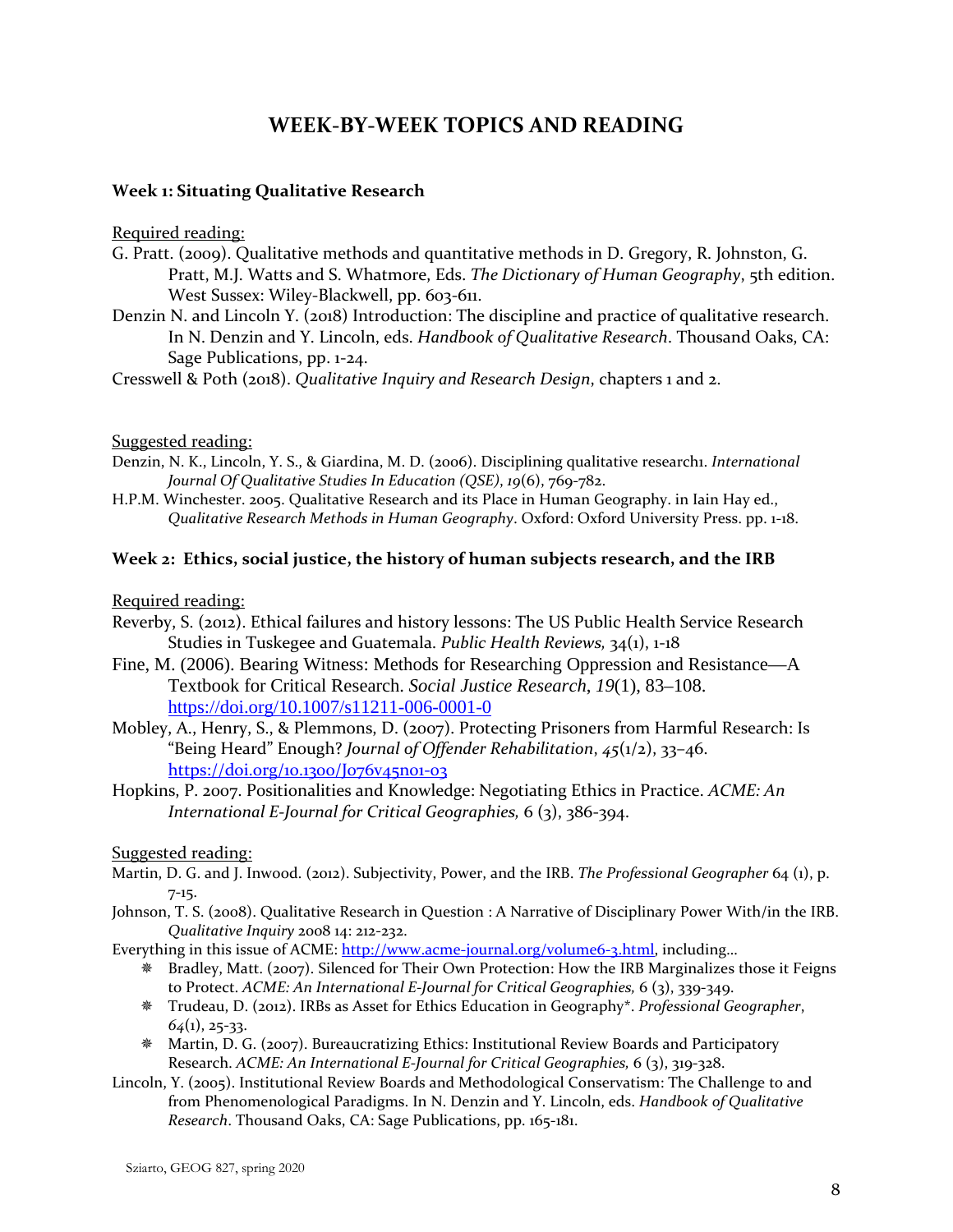- Sauder, S., Stein, R., Feinberg, E., Bauchner, H., Banks, M., & Silverstein, M. (2011). When the Subject Is More Than Just the Subject: Two Case Studies of Family Involvement in Human Subjects Research. *Journal of Empirical Research on Human Research Ethics*, *6*(1), 33–38.
- American Anthropological Association. (2012). Principles of Professional Responsibility (full ethics statement). Online a[t http://ethics.americananthro.org/category/statement/](http://ethics.americananthro.org/category/statement/)
- Indigenous Peoples Specialty Group (IPSG)of the Association of American Geographers (AAG). (2010). Declaration of Key Questions about Research Ethics with Indigenous Communities. Online at http://www.indigenousgeography.net/ipsg/pdf/IPSGResearchEthicsFinal.pdf

## **Week 3: Data collection (various issues); Interviews**

## Required reading:

Cresswell & Poth (2018), Chapter 7

- K. Dunn. (2010). Interviewing. In I. Hay, Ed. *Qualitative Research Methods in Human Geography*, Third Edition, Oxford, Oxford Univ. Press, pp. 101-138.
- Elwood, S. & D. Martin. (2000). "Placing" interviews: location and scales of power in qualitative research. *Professional Geographer* 52(4): 649-657.
- Harvey, W. S. (2011). Strategies for conducting elite interviews. *Qualitative Research*. *11*(4): 431-441.

Suggested reading:

- Kong, T. S., Mahoney, D., and Plummer, K. (2002). Queering the interview. In Holstein, J. and J. Gubrium (Eds.). *Inside Interviewing: New Lenses, New Concerns.* Thousand Oaks: SAGE, pp. 239-258.
- Baxter, J and J Eyles (1997) Evaluating qualitative research in social geography: establishing "rigour" in interview analysis. *Transactions of the Institute of British Geographers NS* 22:505-525.
- Duncan J. and N. Duncan. (2001). Theory in the field. *The Geographical Review* 91 (1-2): 399-406.
- Herod, A. (1993). Gender issues in the use of interviewing as a research method. *Professional Geographer* 45: 305-317.
- Starkweather, S. (2012). Telling family stories: collaborative storytelling, taking precedence and giving precedence in family group interviews with Americans in Singapore, *Area* 44(3), 289-295.
- Barnett,C., N. Clarke, P. Cloke, and A. Malpass. (2008). The Elusive Subjects of Neo-Liberalism. *Cultural Studies* 22 (5), 624-653; OR
- Inwood, J. and D.G. Martin. (2008). Whitewash: white privilege and racialized landscapes at the University of Georgia. *Social & Cultural Geography* 9 (4), 373-395.



freshspectrum.com

#### **Week 4: Epistemological stances and research design**

#### Required reading:

Review Chapter 2 in Cresswell & Poth (2018), read Chapters 3 &4

Charmaz K. (2005). Grounded theory in the 21st Century. In N. Denzin and Y. Lincoln, eds. *Handbook of Qualitative Research.* Thousand Oaks: Sage Publications, pp. 507- 535.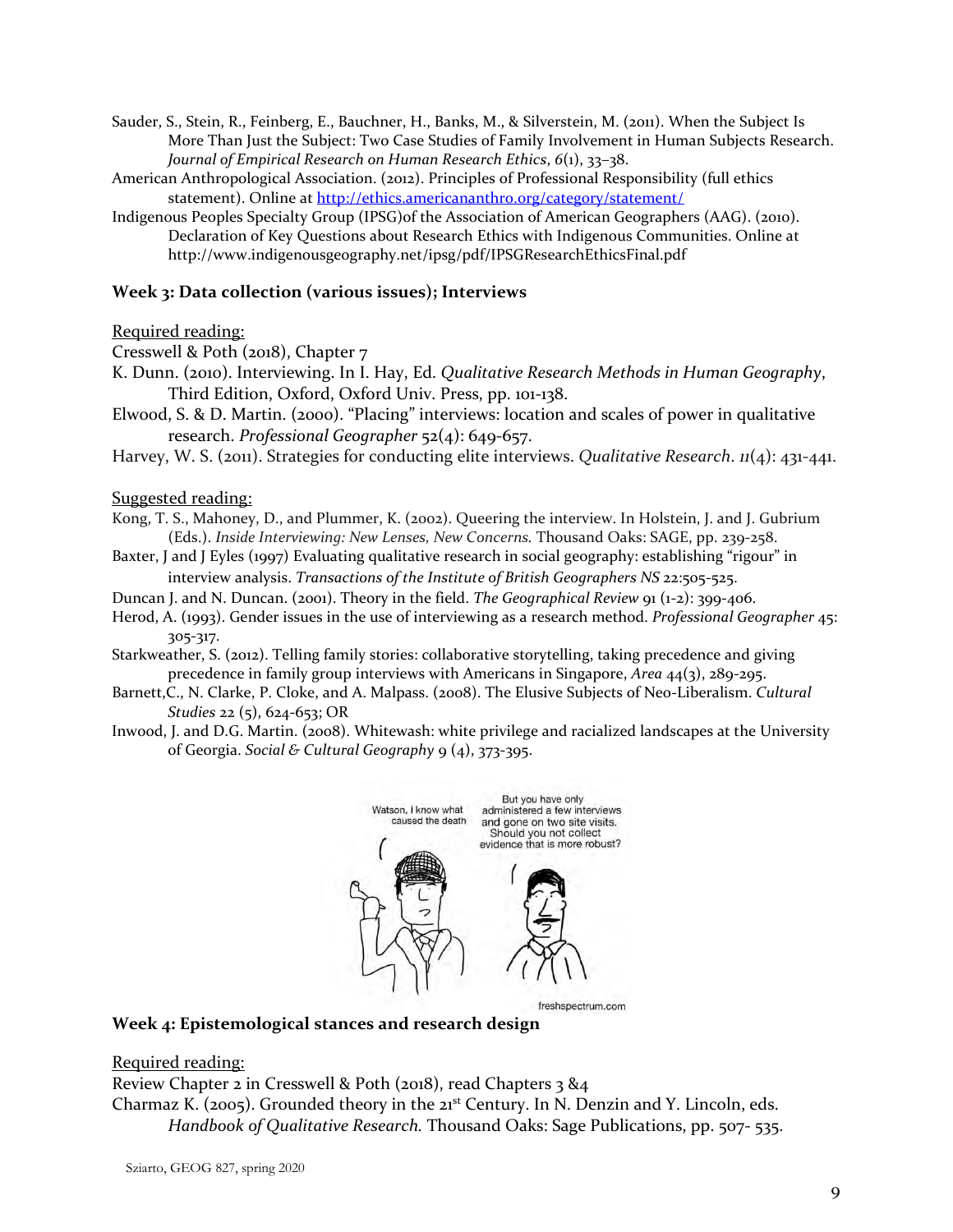Del Casino, V., A.J. Grimes, S. P. Hanna, and J. P. Jones III. (2000). Methodological frameworks for the geography of organizations. *Geoforum* 31, 523-538.

Suggested reading:

- Holton, J. (2008.) Grounded Theory as a General Research Methodology. *Grounded Theory Review* 7 (2), http://groundedtheoryreview.com/2008/06/30/grounded-theory-as-a-general-researchmethodology/
- Elwood, S. (2000). Mixed Methods: Thinking, Doing, and Asking in Multiple Ways. In DeLyser, D., S. Herbert, S. Aitken, M, Crang, and L. McDowell, eds. *The SAGE Handbook of Qualitative Geography*. London: Sage, pp. 94-113.
- Bradshaw, M. and E. Stratford. (2000). Qualitative Research and Rigour. In DeLyser, D., S. Herbert, S. Aitken, M, Crang, and L. McDowell, eds. *The SAGE Handbook of Qualitative Geography*. London: Sage, pp. 67-76.
- Kilburn, H. W. (2004). Explaining U.S. Urban Regimes. *Urban Affairs Review*, *39*(5), 633-651.
- Dewberry, J.D. 2010. Performative, Non-representational, and Affect-based Research: Seven Injunctions. in DeLyser, D., S. Herbert, S. Aitken, M, Crang, and L. McDowell, eds. *The SAGE Handbook of Qualitative Geography*. London: Sage. pp. 321-334.
- Geertz G. (1973) Thick description: toward an interpretive theory of culture, Chapter One in *Interpretation of Cultures*. New York: Basic Books, pp. 3-30.
- Smith, S. 2001. "Doing qualitative research: from interpretation to action," in Limb & Dwyer, eds. *Qualitative Methodologies for Geographers*. London: Arnold. pp. 23-40.
- Valentine, G. 2001. "At the drawing board: developing a research design," Limb & Dwyer, eds. *Qualitative Methodologies for Geographers*. London: Arnold. pp. 41-54.
- Herbert, S. (2000). A Taut Rubber Band: Theory and Empirics in Qualitative Geographic Research. In DeLyser, D., S. Herbert, S. Aitken, M, Crang, and L. McDowell, eds. *The SAGE Handbook of Qualitative Geography*. London: Sage, pp. 69-81.

# **Week 5: Archival work**

What is an archive? Where do you find it? And other issues…



| <b>UWM LIBRARIES</b><br><b>DIGITAL COLLECTIONS</b>                                     | <b>MILWAUKE</b><br>POWERFUL IDEAS PROVEN RESULTS                                                                                                                                                                                                     |
|----------------------------------------------------------------------------------------|------------------------------------------------------------------------------------------------------------------------------------------------------------------------------------------------------------------------------------------------------|
| About<br>Blog<br>Copyright information                                                 |                                                                                                                                                                                                                                                      |
| <b>UWM LIBRARIES DIGITAL COLLECTIONS</b><br>About   Copyright   Browse all collections | The Digital Collections at the UWM Libraries include over 140,000 photographic images, maps, and books drawn from the<br>collections of the American Geographical Society Library, the Archives, Special Collections, and the Curriculum Collection. |
| Search across collections                                                              |                                                                                                                                                                                                                                                      |
|                                                                                        |                                                                                                                                                                                                                                                      |

- Lorimer, H. (2005). Caught in the Nick of Time: Archives and Fieldwork. In DeLyser, D., S. Herbert, S. Aitken, M, Crang, and L. McDowell, eds. *The SAGE Handbook of Qualitative Geography*. London: Sage.
- Mallinson, Sara. (2003). Historical Data for Health Inequalities Research: A Research Note. *Sociology., 37*(4), 771-780.
- Roy, P. (2010) Analyzing empowerment: an ongoing process of building state-civil society relations – the case of Walnut Way in Milwaukee. *Geoforum* 41, pp. 337-348.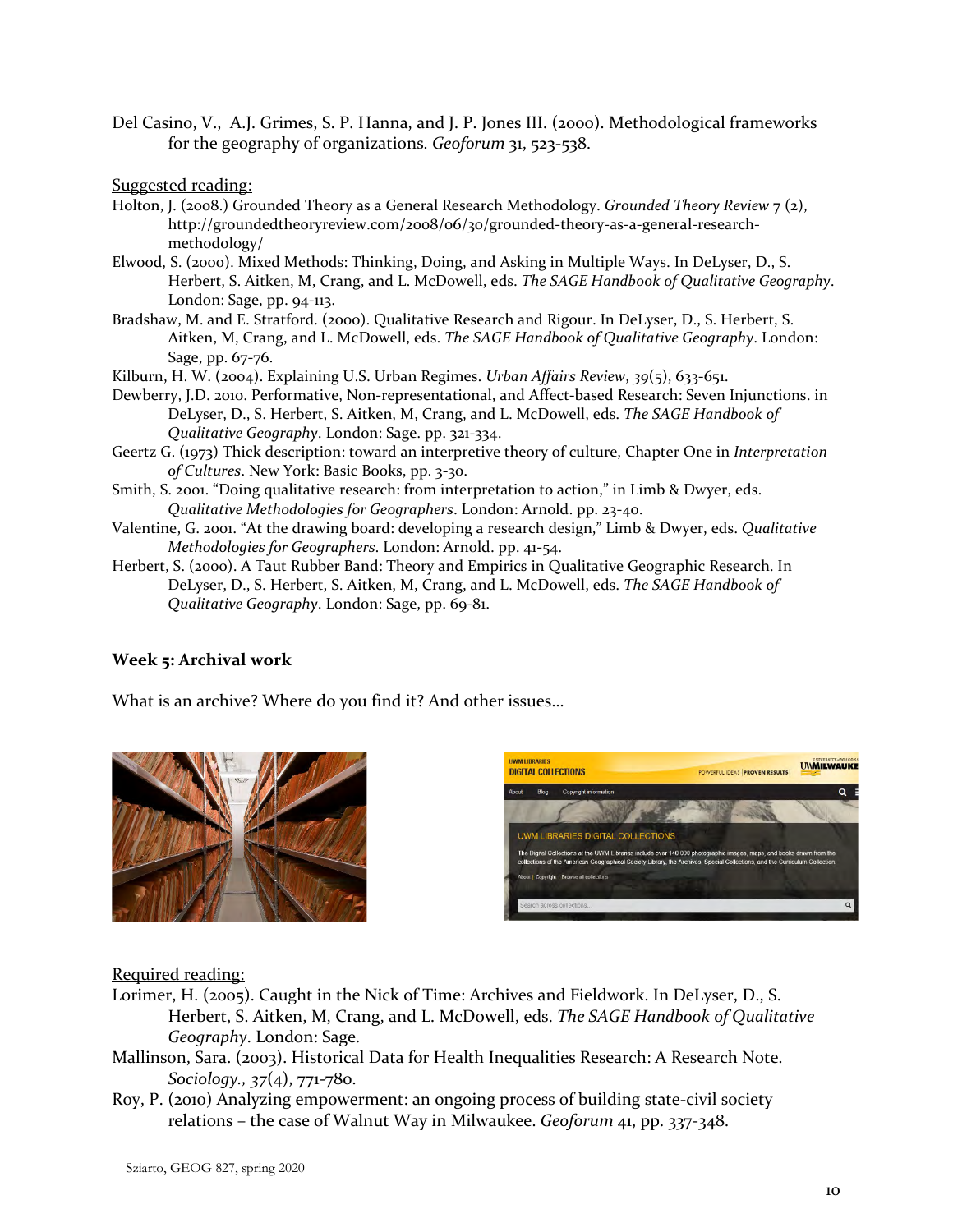Cruz, A.G.B., Y. Seo, and M. Rex. (2018). Trolling in online communities: A practice-based theoretical perspective. *The Information Society*, 34 (1), 15-26.

#### Suggested reading:

Harris C. (2001) Archival fieldwork. *The Geographical Review* 91 (1-2): 328-334.

- Hodder I. (2000) The interpretation of documents and material culture. In N. Denzin and Y. Lincoln, eds. *Handbook of Qualitative Research*. Thousand Oaks, CA: Sage Publications, pp. 703-715.
- Raitz K. (2001) Field observation, archives and explanation. *The Geographical Review* 91 (1-2): 121-131.
- Roche, M. (2010). "Historical Research and Archival Sources," in pp. 133-146. In I. Hay, Ed. *Qualitative*

*Research Methods in Human Geography.* Oxford: Oxford University Press, pp. 173-190.

## **Week 6: The politics of knowledge production – Post-structuralism and the "crisis of representation"; femininisms, science studies, and critical race theory**

#### Required reading:

- Foucault, M (1970) Chapter One, The Order of Things. NY: Random House, pp. 1-16. (Reading includes Foreword and Preface as well). Also look at the painting *Las Meninas*.
- Mohanty, C. T. (1988). Under Western Eyes: Feminist Scholarship and Colonial Discourses. *Feminist Review* 30, 61-88.
- Barnes, T. (1998). A history of regression: actors, networks, machines, and numbers. Environment and Planning A, 30, 203-223.
- Ford, C. L. and Airhihenbuwa, C. O. (2010). Critical race theory, race equity, and public health: Toward antiracism praxis. *American Journal of Public Health,* 100(S1), S30-S35.

#### Suggested reading:

- Harding, S. (1987). Introduction: Is there a feminist method? & Conclusion: epistemological questions. In S. Harding, ed., *Feminism and Methodology.* Bloomington, IN: Indiana University Press.
- Kobayashi, A. 1994. Colouring the Field: Gender, 'race', and the politics of fieldwork. 46 (1), pp. 73-80.
- Rose, G. 1997. Situating Knowledges: Positionality, reflexivities, and other tactics. *Progress in Human*

*Geography*. 21 (3), pp 305 – 320.

Barnes T. and J. Duncan and Duncan J. and Barnes T. (1992) Introduction: writing worlds, and Afterword. In T. Barnes and J. Duncan, eds. Writing Worlds: Discourse, Text, and Metaphor in the Representation of Landscape. London and NY: Routledge, pp. 1-12, 248-253.

#### **Week 7: Focus group interviews**

Group interviews add their own challenges.

- Cameron, J. 2010. Focusing on the focus group. In I. Hay, Ed. *Qualitative Research Methods in Human Geography.* Oxford: Oxford University Press, pp. 152-72.
- Hopkins, P.E. (2007). Thinking critically and creatively about focus groups. *Area* 39, 4: 528- 535.
- Wilkinson, C. E., C. E. Rees, and L. V. Knight. (2007). "From the Heart of My Bottom": Negotiating Humor in Focus Group Discussions. *Qualitative Health Research* 17 (3), 411-422.
- Pain, R., Grundy, S., Gill, S., Towner, E., Sparks, G., & Hughes, K. (2005). 'So Long as I Take my Mobile': Mobile Phones, Urban Life and Geographies of Young People's Safety. *International Journal of Urban & Regional Research*, *29*(4), 814-830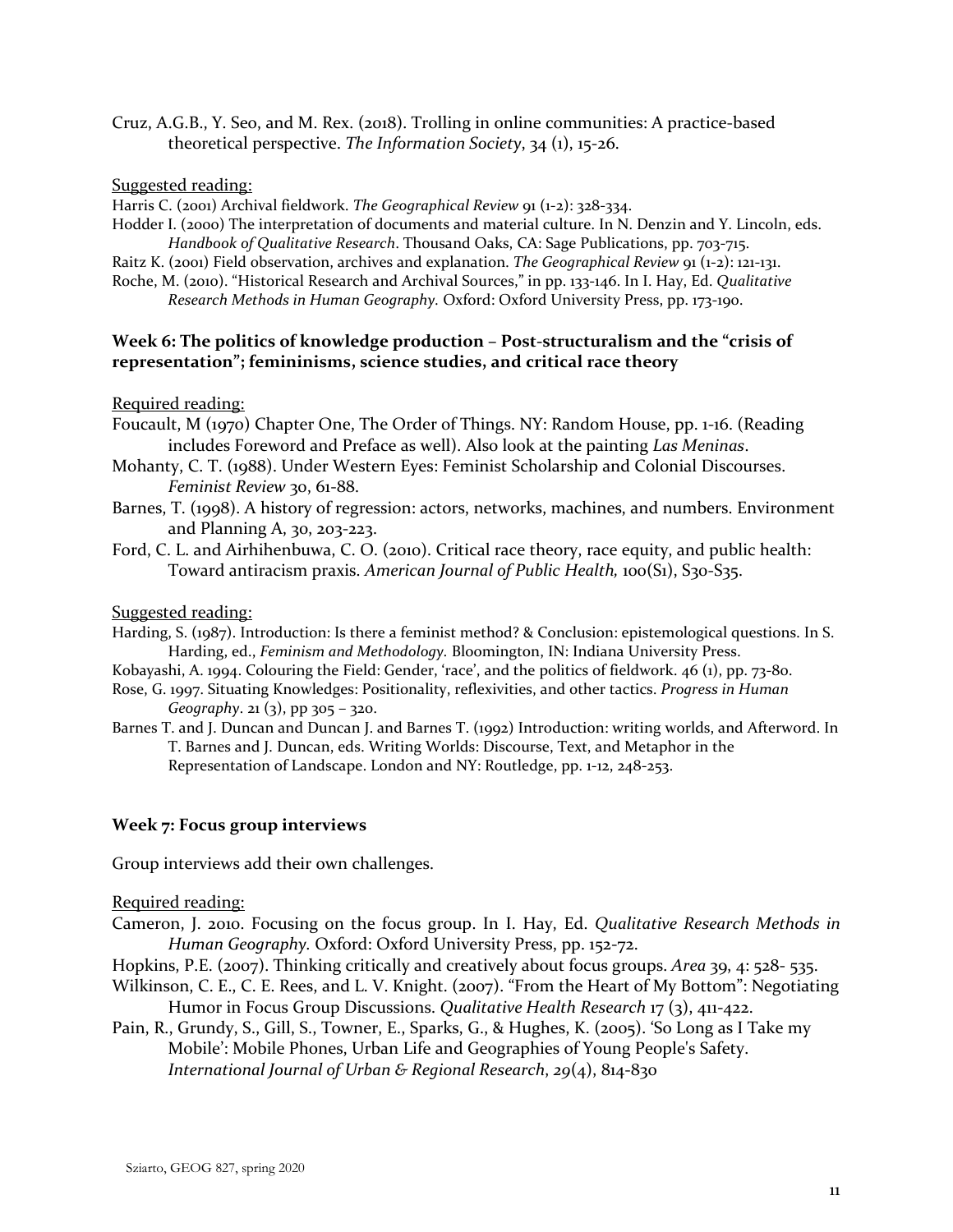



Suggested:

Wilkinson, S. (1998). Focus Groups in Health Research. *Journal of Health Psychology* 3 (3), 329-348. Murtaugh, Brendan. (1999). Listening to Communities: Locality Research and Planning. *Urban Studies* 36 (7), 1181-1193.

Bosco, F.J. and T. Herman. (2010). Focus Groups as Collaborative Research Performances. In DeLyser, D., S. Herbert, S. Aitken, M, Crang, and L. McDowell, eds. *The SAGE Handbook of Qualitative Geography*. London: Sage.

# **Week 8: Observation (Ethnographic, participant, etc.) and visual methods**

## Required reading:

Watson, A. and K. Till. (2010). Ethnography and Participant Observation. In DeLyser, D., S. Herbert, S. Aitken, M, Crang, and L. McDowell, eds. *The SAGE Handbook of Qualitative Geography*. London: Sage.

Billo, E. and A. Mountz. (2016). For institutional ethnography: Geographical approaches to institutions and the everyday. *Progress in Human Geography* 40(2), 199–220.

Sinding, C. (2010). Using Institutional Ethnography to Understand the Production of Health Care Disparities. Qualitative Health Research 20 (12), 1656-1663. **OR**

# **AND** CHOOSE ONE from these:

Langhout, R. D. (2014). Photovoice as methodology. In Schenker, M. B., Castañeda, X., and A. Rodriguez-Lainz (Eds.). *Migration and Health: A Research Methods Handbook.* Berkeley: University of California Press, pp. 327-342. **OR** 

Knowles, M., Rabinowich, J., Gaines-Turner, T., and Chilton, M. (2015). Witness to hunger: Methods for Photovoice and participatory action research in public health. *Human Organization,*  74(3), 255-265.

## Suggested reading:

Burawoy, M. (1991) The Extended Case Method, Chapter Thirteen in *Ethnography Unbound: Power and Resistance in the Modern Metropolis.* Berkeley: University of California Press, pp. 1-7; 271-287. Hyndman, J. (2001). The Field as Here and Now, Not There and Then. *Geographical Review* 91 (1-2), 262-272. Kitchin, R and P. Hubbard (1999) Research, action and "critical" geographies. *Area* 31(3): 195-198. Kearns, R. (2010). Seeing with clarity: Undertaking Observational Research. In I. Hay, Ed. *Qualitative* 

*Research Methods in Human Geography*, Second Edition, Oxford, Oxford Univ. Press, pp. 241 -257. Pain, R. (2004). Social geography: participatory research. *Progress in Human Geography* 28:5:652-663. Smith-Morris, C. (2017). Epidemiological placism in public health emergencies: Ebola in two Dallas

neighborhoods. *Social Science & Medicine* 179, 106-114.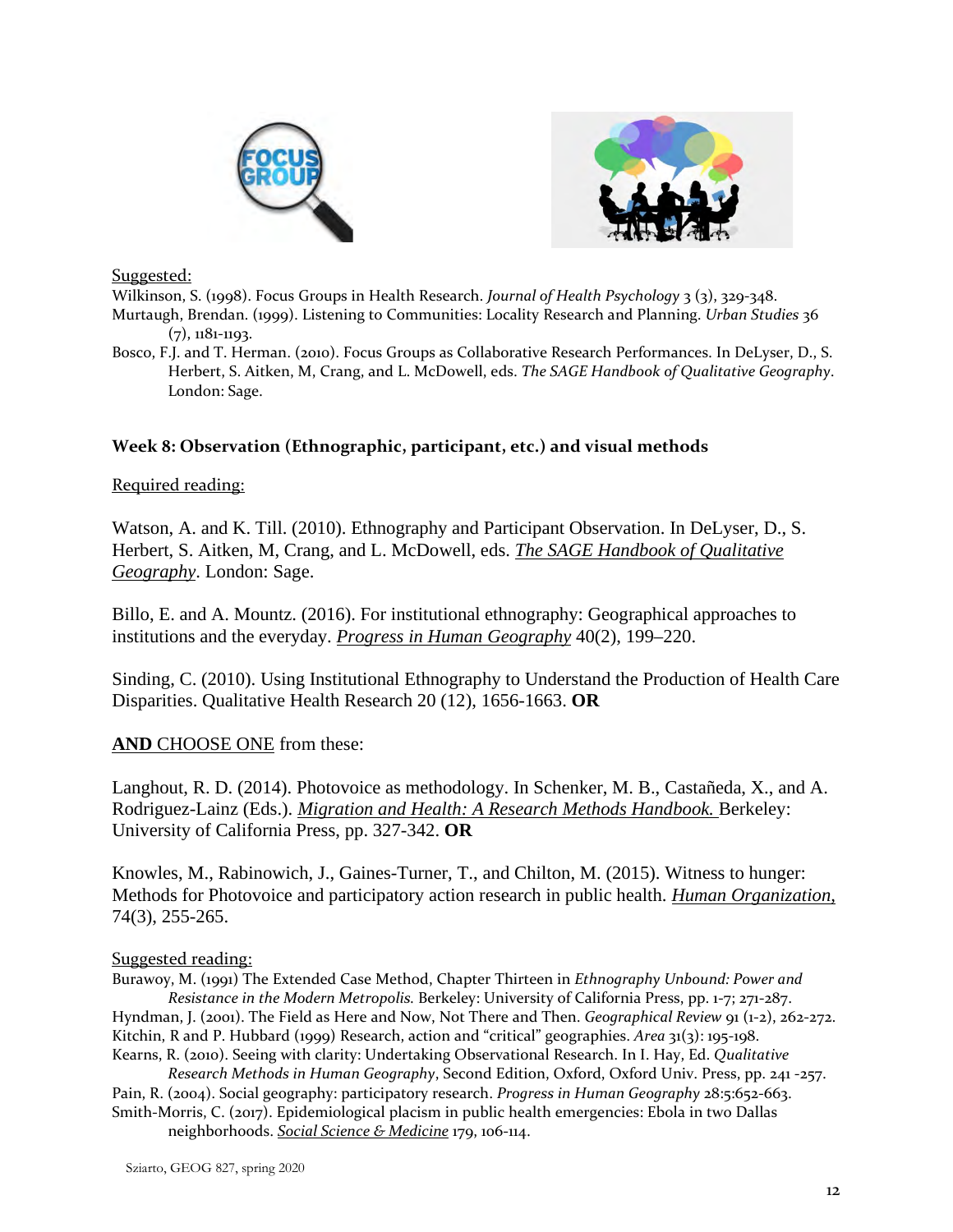- Wang, C. C. (1999). Photovoice: A participatory action research strategy applied to women's health. *Journal of Women's Health*, *8*(2), 185–192.
- Cahill, C. (2007). The personal is political: developing new subjectivities through participatory action research. *Gender, Place and Culture* 14:3:267-292.
- Dowler, L. Fieldwork in the trenches: participant observation in a conflict area. In Limb & Dwyer, eds. (2001) *Qualitative Methodologies for Geographers*. London: Arnold. pp. 153-164.
- Routledge, P. (2005).Major Disasters and General Panics: Methodologies of Activism, Affinity and Emotion in the Clandestine Insurgent Rebel Clown Army. In DeLyser, D., S. Herbert, S. Aitken, M, Crang, and L. McDowell, eds. *The SAGE Handbook of Qualitative Geography*. London: Sage.
- Cutchin, M. P. (2007). The need for the "new health geography" in epidemiologic studies of environment and health. *Health & Place* 13 (3), 725–742.
- Behar, Ruth. (2014). Goodbye,Comadre. The Chronicle Review, January 26, 2015. Available online at [http://chronicle.com/article/Goodbye-Comadre/151325/?cid=cr&utm\\_source=cr&utm\\_medium=en.](http://chronicle.com/article/Goodbye-Comadre/151325/?cid=cr&utm_source=cr&utm_medium=en)
- Winkelman, W.J. and N. V. D. Halifax. (2007). Power is Only Skin Deep: An Institutional Ethnography of nurse-Driven Outpatient Psoriasis Treatment in the Era of Clinic Web Sites. *Journal of Medical Systems* 31, 131-139.

## **Week 9: NO CLASS (Spring break)**

#### **Week 10: Coding data, analytic memos, content analysis**

Cresswell & Poth (2018), chapter 8.

- Cope, M. (2010). Coding Qualitative Data, In I. Hay, Ed. *Qualitative Research Methods in Human Geography.* Oxford: Oxford University Press, pp. 281-294.
- Silverman, D. (2000). Analyzing talk and text. In N. Denzin and Y. Lincoln, eds. *Handbook of Qualitative Research.* Thousand Oaks, CA: Sage Publications, pp. 821-834.
- Saldaña, J. (2009). An Introduction to Codes and Coding, and Writing Analytic Memos. Chapters One and Two in *The Coding Manual for Qualitative Researchers*. London and Thousand Oaks: SAGE Publications.

Suggested reading:

Hsieh, H-F., and S. E. Shannon. (2005). Three approaches to qualitative content analysis. *Qualitative Health Research*, 15(9), 1277–1288.

#### **Week 11: Discourse analysis**

- Dittmer, J. 2010. Textual and Discourse Analysis. In DeLyser, D., S. Herbert, S. Aitken, M, Crang, and L. McDowell, eds. *The SAGE Handbook of Qualitative Geography*. London: Sage, pp. 274-286.
- Waitt, G. 2010. Doing Foucaldian Discourse Analysis—Revealing Social Realities. In I. Hay, Ed. *Qualitative Research Methods in Human Geography*. Third Edition. Oxford: Oxford University Press, pp. 217-240.
- Burnett, C., Ford-Gilboe, M., Berman, H., Ward-Griffin, C., & Wathen, N. (2015). A critical discourse analysis of provincial policies impacting shelter service delivery to women exposed to violence. *Policy, Politics, & Nursing Practice*, 16 (1-2), 5-16.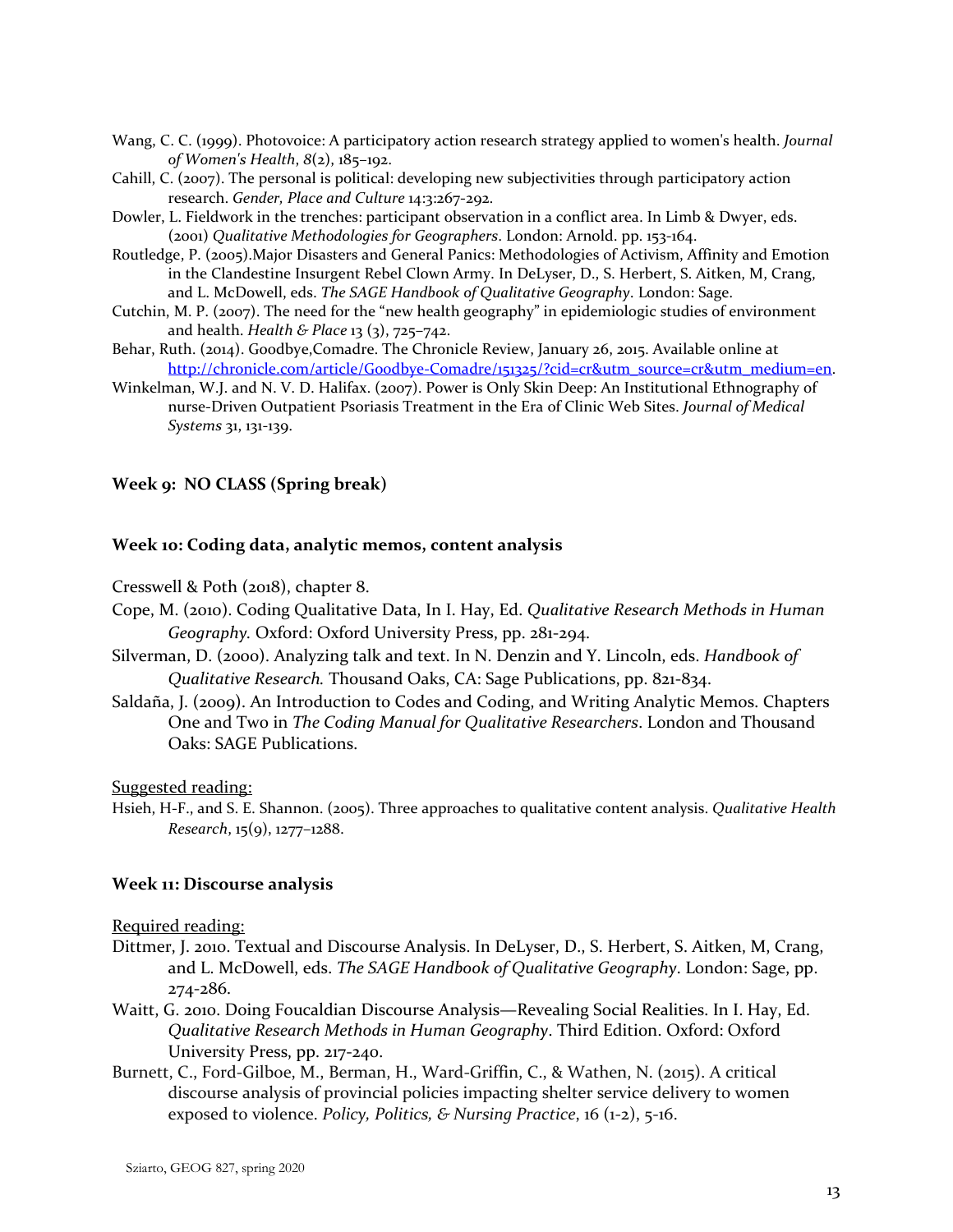Suggested reading:

- Kenny, J. (1992). Portland's Comprehensive Plan as Text. In T. Barnes and J. Duncan, eds. *Writing Worlds: Discourse, Text, and Metaphor in the Representation of Landscape*. London and NY: Routledge, pp. 176-192.
- Brown, M. (2006). Sexual citizenship, political obligation and disease ecology in gay Seattle. *Political Geography* 25, 874-898.
- Richardson, T. and O. B. Jensen. (2003). Linking Discourse and Space: Towards a Cultural Sociology of Space in Analysing Spatial Policy Discourses. *Urban Studies* 40 (1), 7–22.
- Benjaminson, T. A. & H. Svarstad. (2008). Understanding Traditionalist Opposition to Modernization: Narrative Production in a Norwegian Mountain Conflict. *Geografiska Annaler* B 90 (1), 49-62.
- Chouliaraki, L. (2008). Discourse analysis. In Bennett, T; Frow, J. (eds.), *The SAGE handbook of cultural analysis.* London, UK : SAGE Publications, pp. 674-698.
- Mueller, M. (2008). Reconsidering the concept of discourse for the field of critical geopolitics: Towards discourse as language and practice. *Political Geography* 27, 322-338.
- Fairclough, N. (1991). A Social Theory of Discourse. *Discourse and Social Change*. Cambridge, MA: Polity Press.

#### **Week 12: Computer-assisted qualitative analysis**

#### Required reading:

Woods, M., R. Macklin, and G.K. Lewis. (2016). Researcher reflexivity: exploring the impacts of CAQDAS use. *International Journal of Social Research Methodology*, 19 (4), 385–403.

And choose one of these:

- MacMillan, K. (2005). More Than Just Coding? Evaluating CAQDAS in a Discourse Analysis of News Texts. *Forum: Qualitative Social Research* 6 (3), article 25.
- Saillard, E.K. (2011). Systematic Versus Interpretive Analysis with Two CAQDAS Packages: NVivo and MAXQDA. *Forum: Qualitative Social Research 12 (1), article 34.*

## **Week 13: The politics of evidence and policy-making**

Required reading:

- Harris, P., Kent, J., Sainsbury, P., & Thow, A. M. (2016). Framing health for land-use planning legislation: A qualitative descriptive content analysis. *Social Science & Medicine*, *148*, 42-51.
- Boyd, J., Boyd, S., & Kerr, T. (2015). Visual and narrative representations of mental health and addiction by law enforcement. *International Journal of Drug Policy*, 26(7), 636-644.
- Cahuas, M. C., Wakefield, S., & Peng, Y. (2015). Social change or business as usual at city hall? Examining an urban municipal government's response to neighbourhood-level health inequities. *Social Science & Medicine*, *133*, 366-373.
- Wallace, B. C. (2014). Crack, policy, and advocacy: A case analysis illustrating the need to monitor emergent public health-related policy and engage in persistent evidence-based advocacy. *Journal of Equity in Health*, *3*(1), 1-10.

## **Week 14: Writing about and presenting qualitative research**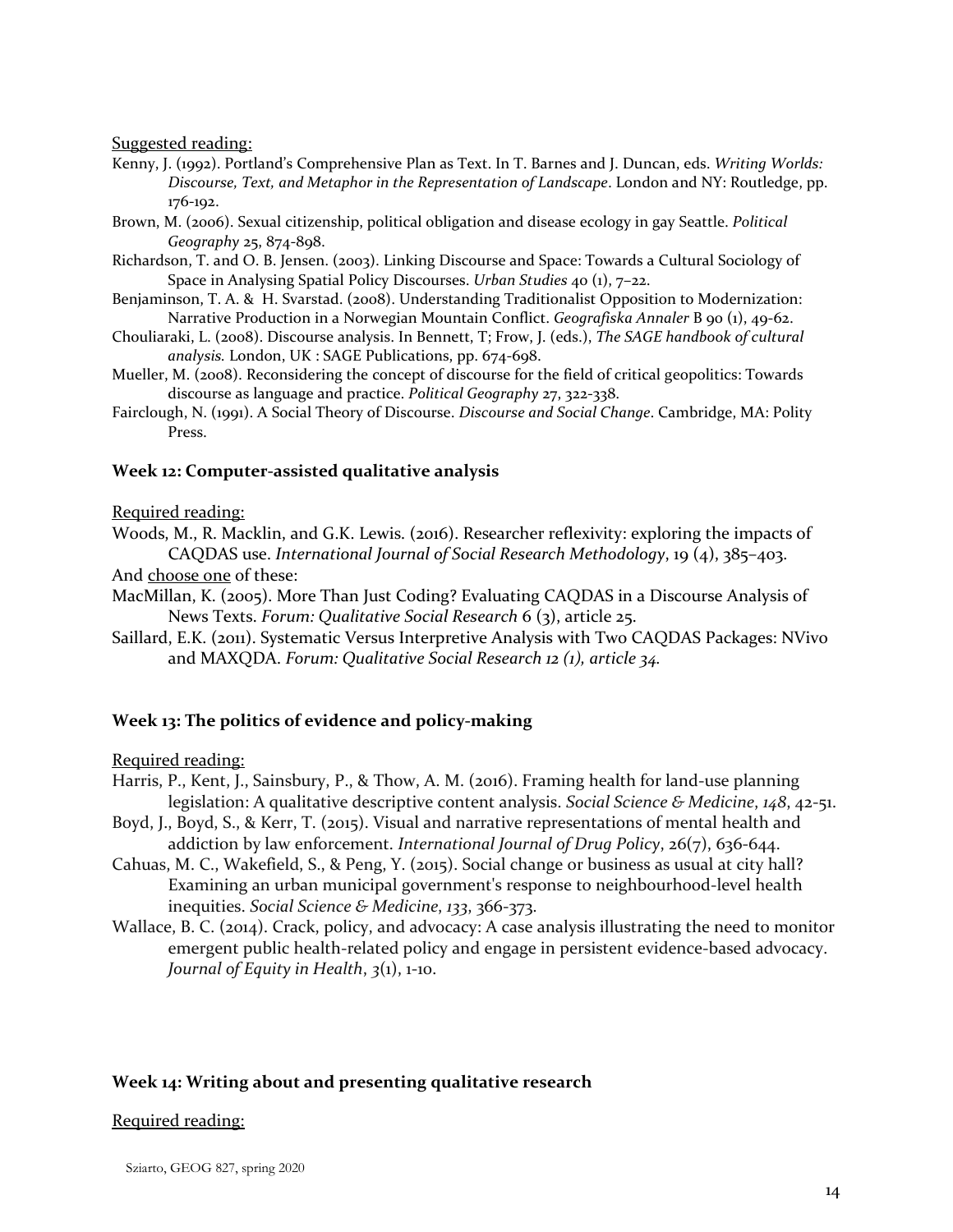Cresswell & Poth (2018), chapter 9.

- DeLyser, D. & E. Pawson. (2010). From Personal to Public: Communicating Qualitative Research for Public Consumption, *Qualitative Research Methods in Human Geography.* Oxford: Oxford University Press, pp. pp. 356-367.
- Maxwell, J. A. (2010). Using numbers in qualitative research. *Qualitative Inquiry, 16*(6), 475–482.

## **Week 15: Revisiting researcher positionality and reflexivity**

## Required reading:

- McDonald, J. (2013). Coming out in the field: A queer reflexive account of shifting researcher identity. *Management Learning*, *44*(2), 127-143.
- Parker, B. (2017). The Feminist Geographer as Killjoy: Excavating Gendered Urban Power Relations. *Professional Geographer* 69(2), 321-328.
- Ponic, P. and Frisby, W. (2010). Unpacking assumptions about inclusion in community-based health promotion: Perspectives of women living in poverty. *Qualitative Health Research,*   $20(11)$ , 1519-1531.
- Radiolab. (2012). Yellow Rain [podcast]. Available from <http://www.radiolab.org/story/239549-yellow-rain/>
- Yang, K. K. (2012). The science of racism: Radiolab's treatment of Hmong experience. *Hyphen Magazine:* [http://www.hyphenmagazine.com/blog/archive/2012/10/science-racism](http://www.hyphenmagazine.com/blog/archive/2012/10/science-racism-radiolabs-treatment-hmong-experience)[radiolabs-treatment-hmong-experience](http://www.hyphenmagazine.com/blog/archive/2012/10/science-racism-radiolabs-treatment-hmong-experience)

## Suggested:

- Delph-Janiurek, T. (2001). (Un)consensual conversations: betweenness, 'material access', laughter and reflexivity in research. *Area*, *33*(4), 414-421.
- Coddington, K. (2017). Voice Under Scrutiny: Feminist Methods, Anticolonial Responses, and New Methodological Tools. *Professional Geographer* 69(2), 314-320.
- Simpson, A. 2007. On ethnographic refusal: Indigeneity, "voice," and colonial citizenship. *Junctures* 9:67– 80.

## **Week 16: Reflection on qualitative methods**

No required reading. Be prepared to present ideas & material from your reflection paper.